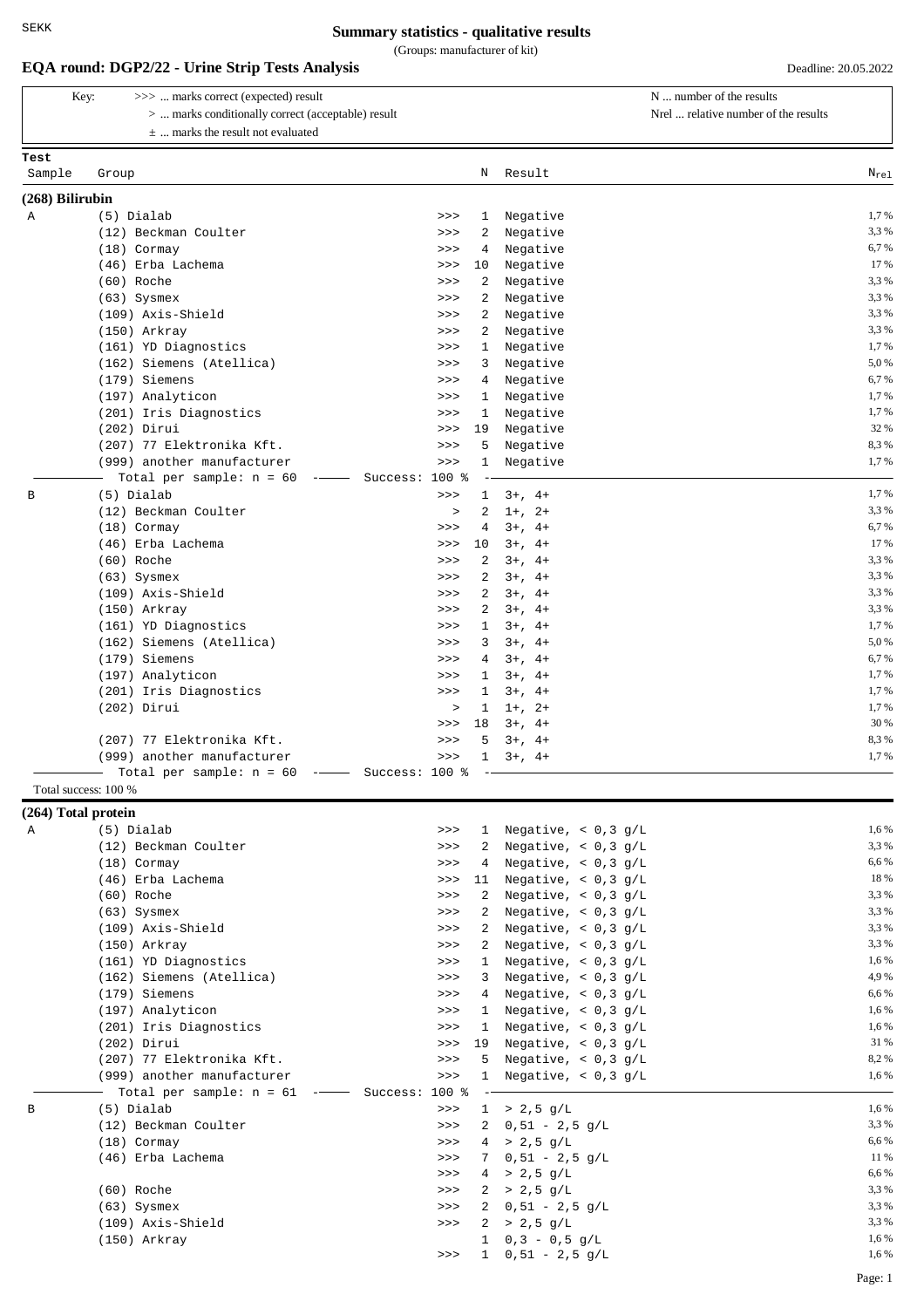(Groups: manufacturer of kit)

# **EQA round: DGP2/22 - Urine Strip Tests Analysis** Deadline: 20.05.2022

| В<br>Total success: 92 %<br>$(261)$ Glucose<br>(5) Dialab<br>Α<br>$(60)$ Roche<br>$(63)$ Sysmex<br>$(150)$ Arkray<br>$(202)$ Dirui<br>В<br>(5) Dialab<br>(60) Roche<br>$(63)$ Sysmex | (161) YD Diagnostics<br>(162) Siemens (Atellica)<br>(179) Siemens<br>(197) Analyticon<br>(201) Iris Diagnostics<br>$(202)$ Dirui<br>(207) 77 Elektronika Kft. | >><br>>><br>>><br>>><br>>><br>>><br>>> |              |              | $1 > 2,5$ g/L<br>$1 \t0, 3 - 0, 5 g/L$  | 1,6 %<br>1,6 % |
|--------------------------------------------------------------------------------------------------------------------------------------------------------------------------------------|---------------------------------------------------------------------------------------------------------------------------------------------------------------|----------------------------------------|--------------|--------------|-----------------------------------------|----------------|
|                                                                                                                                                                                      |                                                                                                                                                               |                                        |              |              |                                         |                |
|                                                                                                                                                                                      |                                                                                                                                                               |                                        |              |              |                                         |                |
|                                                                                                                                                                                      |                                                                                                                                                               |                                        |              |              |                                         |                |
|                                                                                                                                                                                      |                                                                                                                                                               |                                        |              |              | $2 \t0,51 - 2,5 g/L$                    | 3,3 %          |
|                                                                                                                                                                                      |                                                                                                                                                               |                                        |              |              | $2 \t 0,51 - 2,5 g/L$                   | 3,3 %          |
|                                                                                                                                                                                      |                                                                                                                                                               |                                        |              |              | $2 > 2,5$ g/L                           | 3,3 %          |
|                                                                                                                                                                                      |                                                                                                                                                               |                                        |              |              | $1 \t0,51 - 2,5 g/L$                    | 1,6 %          |
|                                                                                                                                                                                      |                                                                                                                                                               |                                        |              |              | $1 \t0,51 - 2,5 g/L$                    | 1,6 %          |
|                                                                                                                                                                                      |                                                                                                                                                               |                                        |              |              | $17 \t 0,51 - 2,5 \t q/L$               | 28 %           |
|                                                                                                                                                                                      |                                                                                                                                                               | >>                                     |              |              | $2 > 2,5$ g/L                           | 3,3 %          |
|                                                                                                                                                                                      |                                                                                                                                                               |                                        | 3            |              | $0,3 - 0,5$ g/L                         | 4,9%           |
|                                                                                                                                                                                      |                                                                                                                                                               | >>                                     |              |              | $2 \t 0,51 - 2,5 g/L$                   | 3,3 %          |
|                                                                                                                                                                                      |                                                                                                                                                               |                                        |              |              |                                         |                |
|                                                                                                                                                                                      | (999) another manufacturer                                                                                                                                    | >>                                     |              |              | $1 > 2,5$ g/L                           | 1,6 %          |
|                                                                                                                                                                                      | Total per sample: $n = 61$ -                                                                                                                                  | Success: 92 %                          |              |              |                                         |                |
|                                                                                                                                                                                      |                                                                                                                                                               |                                        |              |              |                                         |                |
|                                                                                                                                                                                      |                                                                                                                                                               |                                        |              |              |                                         |                |
|                                                                                                                                                                                      |                                                                                                                                                               | >>                                     |              | $\mathbf{1}$ | Negative, normal, $\leq$ 2,8 mmol/L     | 1,6 %          |
|                                                                                                                                                                                      | (12) Beckman Coulter                                                                                                                                          | >>                                     | $\mathbf{1}$ |              | Negative, normal, $\leq$ 2,8 mmol/L     | 1,6 %          |
|                                                                                                                                                                                      |                                                                                                                                                               |                                        |              | 1            | $2,81 - 11$ mmol/L                      | 1,6 %          |
|                                                                                                                                                                                      | $(18)$ Cormay                                                                                                                                                 | >>                                     |              |              | 1 Negative, normal, <= 2,8 mmol/L       | 1,6 %          |
|                                                                                                                                                                                      |                                                                                                                                                               |                                        | 2            |              | $2,81 - 11$ mmol/L                      | 3,3 %          |
|                                                                                                                                                                                      |                                                                                                                                                               |                                        | $\mathbf{1}$ |              | $11,1 - 28$ mmol/L                      | 1,6 %          |
|                                                                                                                                                                                      | (46) Erba Lachema                                                                                                                                             | >>                                     |              |              | 8 Negative, normal, <= 2,8 mmol/L       | 13 %           |
|                                                                                                                                                                                      |                                                                                                                                                               |                                        | 3            |              | $2,81 - 11$ mmol/L                      | 4,9%           |
|                                                                                                                                                                                      |                                                                                                                                                               | >>                                     |              | 2            | Negative, normal, $\leq$ 2,8 mmol/L     | 3,3 %          |
|                                                                                                                                                                                      |                                                                                                                                                               | >>                                     |              | 2            | Negative, normal, $\leq$ 2,8 mmol/L     | 3,3 %          |
|                                                                                                                                                                                      |                                                                                                                                                               |                                        |              | $\mathbf{2}$ |                                         | 3,3 %          |
|                                                                                                                                                                                      | (109) Axis-Shield                                                                                                                                             | >>                                     |              |              | Negative, normal, $\leq$ 2,8 mmol/L     |                |
|                                                                                                                                                                                      |                                                                                                                                                               | >>                                     |              | 2            | Negative, normal, $\leq$ 2,8 mmol/L     | 3,3 %          |
|                                                                                                                                                                                      | (161) YD Diagnostics                                                                                                                                          |                                        | $\mathbf{1}$ |              | $2,81 - 11$ mmol/L                      | 1,6 %          |
|                                                                                                                                                                                      | (162) Siemens (Atellica)                                                                                                                                      | >>                                     |              | 3            | Negative, normal, $\leq$ 2,8 mmol/L     | 4,9%           |
|                                                                                                                                                                                      | (179) Siemens                                                                                                                                                 | >>                                     |              |              | 4 Negative, normal, <= 2,8 mmol/L       | 6,6 %          |
|                                                                                                                                                                                      | (197) Analyticon                                                                                                                                              | >>                                     |              | $\mathbf{1}$ | Negative, normal, $\leq$ 2,8 mmol/L     | 1,6 %          |
|                                                                                                                                                                                      | (201) Iris Diagnostics                                                                                                                                        | >>                                     |              | $\mathbf{1}$ | Negative, normal, $\leq$ 2,8 mmol/L     | 1,6 %          |
|                                                                                                                                                                                      |                                                                                                                                                               | >>                                     | 19           |              | Negative, normal, $\leq$ 2,8 mmol/L     | 31 %           |
|                                                                                                                                                                                      | (207) 77 Elektronika Kft.                                                                                                                                     | >>                                     |              | $3^{\circ}$  | Negative, normal, $\leq$ 2,8 mmol/L     | 4,9%           |
|                                                                                                                                                                                      |                                                                                                                                                               |                                        |              |              |                                         | 3,3 %          |
|                                                                                                                                                                                      |                                                                                                                                                               |                                        | 2            |              | $2,81 - 11$ mmol/L                      |                |
|                                                                                                                                                                                      | (999) another manufacturer                                                                                                                                    |                                        | $\mathbf{1}$ |              | $2,81 - 11$ mmol/L                      | 1,6 %          |
|                                                                                                                                                                                      | Total per sample: $n = 61$                                                                                                                                    | --- Success: 82 %                      |              |              |                                         |                |
|                                                                                                                                                                                      |                                                                                                                                                               | >>                                     |              | $\mathbf{1}$ | $> 28$ mmol/L                           | 1,6 %          |
|                                                                                                                                                                                      | (12) Beckman Coulter                                                                                                                                          |                                        | $\geq$       |              | $1 \quad 11,1 - 28 \quad \text{mmol/L}$ | 1,6 %          |
|                                                                                                                                                                                      |                                                                                                                                                               | >>                                     |              |              | $> 28$ mmol/L                           | 1,6 %          |
|                                                                                                                                                                                      | $(18)$ Cormay                                                                                                                                                 |                                        | 1.           |              | $2,81 - 11$ mmol/L                      | 1,6 %          |
|                                                                                                                                                                                      |                                                                                                                                                               |                                        | $\geq$       |              | $1 \quad 11,1 - 28 \quad \text{mmol/L}$ | 1,6 %          |
|                                                                                                                                                                                      |                                                                                                                                                               | >>                                     |              |              | $2 > 28$ mmol/L                         | 3,3 %          |
|                                                                                                                                                                                      | (46) Erba Lachema                                                                                                                                             |                                        |              |              | 1 Negative, normal, <= 2,8 mmol/L       | 1,6 %          |
|                                                                                                                                                                                      |                                                                                                                                                               |                                        | $\geq$       |              | $7 \quad 11,1 - 28 \quad \text{mmol/L}$ | 11 %           |
|                                                                                                                                                                                      |                                                                                                                                                               | >>                                     |              |              | $3 > 28$ mmol/L                         | 4,9%           |
|                                                                                                                                                                                      |                                                                                                                                                               |                                        |              |              |                                         |                |
|                                                                                                                                                                                      |                                                                                                                                                               | >>                                     |              |              | $2 > 28$ mmol/L                         | 3,3 %          |
|                                                                                                                                                                                      |                                                                                                                                                               |                                        | $\geq$       |              | $1 \quad 11,1 - 28 \quad \text{mmol/L}$ | 1,6 %          |
|                                                                                                                                                                                      |                                                                                                                                                               | >>                                     |              |              | $1 > 28$ mmol/L                         | 1,6 %          |
|                                                                                                                                                                                      | (109) Axis-Shield                                                                                                                                             | >>                                     |              |              | $2 > 28$ mmol/L                         | 3,3 %          |
|                                                                                                                                                                                      | $(150)$ Arkray                                                                                                                                                |                                        | $\,>$        |              | $1 \quad 11.1 - 28 \quad \text{mmol/L}$ | 1,6 %          |
|                                                                                                                                                                                      |                                                                                                                                                               | >>                                     |              |              | $1 > 28$ mmol/L                         | 1,6 %          |
|                                                                                                                                                                                      | (161) YD Diagnostics                                                                                                                                          | >>                                     |              |              | $1 > 28$ mmol/L                         | 1,6 %          |
|                                                                                                                                                                                      | (162) Siemens (Atellica)                                                                                                                                      |                                        |              |              | $1 \quad 2,81 - 11 \quad \text{mmol/L}$ | 1,6 %          |
|                                                                                                                                                                                      |                                                                                                                                                               | >>                                     |              |              | $2 > 28$ mmol/L                         | 3,3 %          |
|                                                                                                                                                                                      | (179) Siemens                                                                                                                                                 |                                        | $\geq$       |              | $4$ 11,1 - 28 mmol/L                    | 6,6 %          |
|                                                                                                                                                                                      |                                                                                                                                                               |                                        |              |              |                                         | 1,6 %          |
|                                                                                                                                                                                      | (197) Analyticon                                                                                                                                              | >>                                     |              |              | $1 > 28$ mmol/L                         |                |
|                                                                                                                                                                                      | (201) Iris Diagnostics                                                                                                                                        | >>                                     |              |              | $1 > 28$ mmol/L                         | 1,6 %          |
|                                                                                                                                                                                      | (202) Dirui                                                                                                                                                   |                                        | $\geq$       |              | $6$ 11,1 - 28 mmol/L                    | 9,8%           |
|                                                                                                                                                                                      |                                                                                                                                                               | >>>                                    |              |              | $13 > 28$ mmol/L                        | 21 %           |
|                                                                                                                                                                                      | (207) 77 Elektronika Kft.                                                                                                                                     |                                        | $\, >$       |              | $1 \quad 11,1 - 28 \quad \text{mmol/L}$ | 1,6 %          |
|                                                                                                                                                                                      |                                                                                                                                                               | $>>>$                                  |              |              | $4 > 28$ mmol/L                         | 6,6 %          |
|                                                                                                                                                                                      | (999) another manufacturer                                                                                                                                    |                                        |              |              | $1 \quad 2,81 - 11 \quad \text{mmol/L}$ | 1,6 %          |
|                                                                                                                                                                                      |                                                                                                                                                               |                                        |              |              |                                         |                |

| $(275)$ hCG |              |                |      |
|-------------|--------------|----------------|------|
| A           | (5) Dialab   | >>> 2 Negative | 40 % |
|             | (17) Biogema | >>> 1 Negative | 20 % |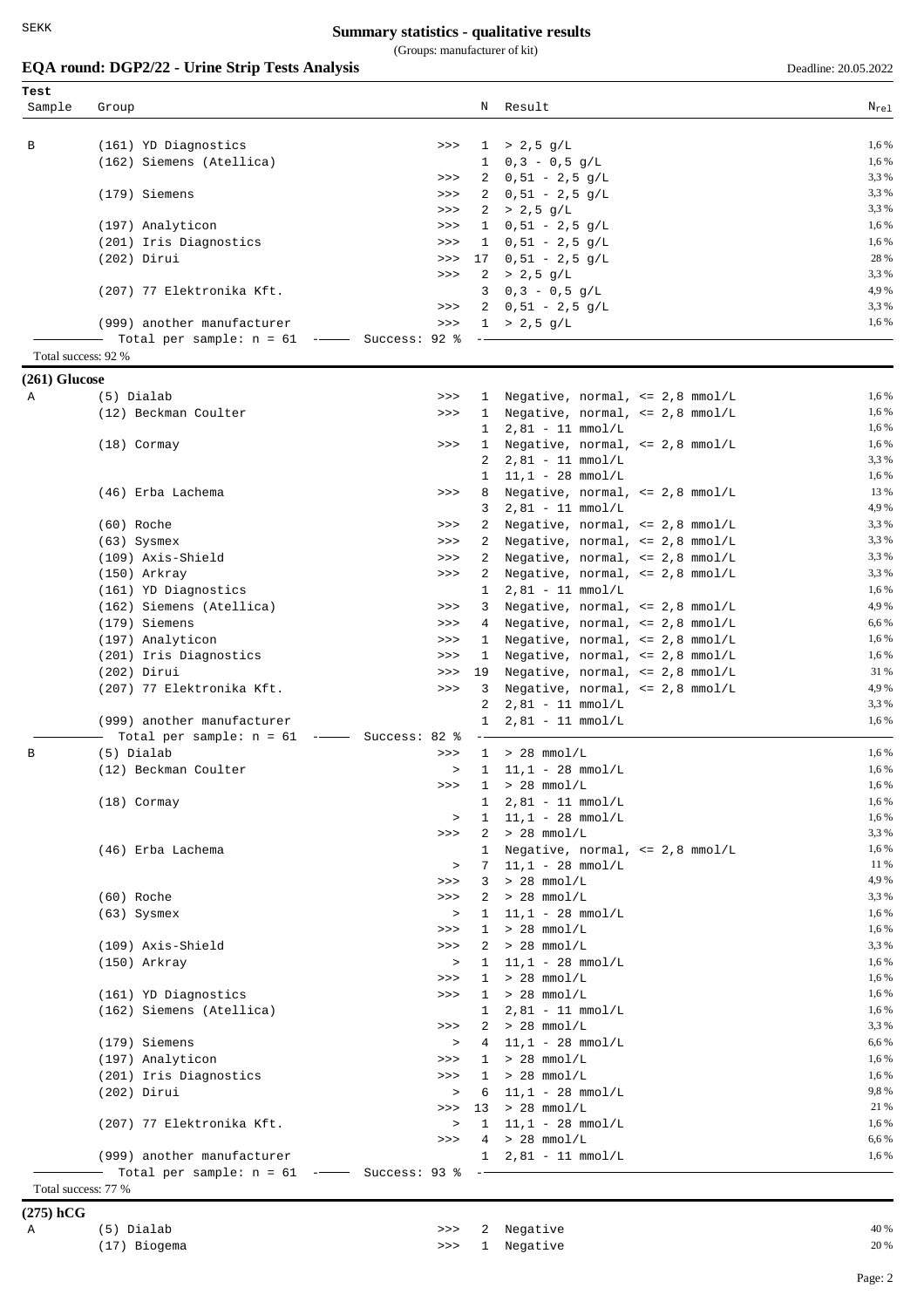(Groups: manufacturer of kit)

|                     | EQA round: DGP2/22 - Urine Strip Tests Analysis  |               |              |                                                            | Deadline: 20.05.2022 |
|---------------------|--------------------------------------------------|---------------|--------------|------------------------------------------------------------|----------------------|
| Test                |                                                  |               |              |                                                            |                      |
| Sample              | Group                                            |               | Ν            | Result                                                     | $N_{re1}$            |
| Α                   | $(32)$ Human                                     | >>            | 1            | Negative                                                   | 20 %                 |
|                     | (179) Siemens                                    | >>            | 1            | Negative                                                   | 20 %                 |
|                     | Total per sample: $n = 5$ --- Success: 100 %     |               |              |                                                            |                      |
| В                   | (5) Dialab                                       | >>            | 2            | Positive                                                   | 40 %                 |
|                     | (17) Biogema                                     | >>            | 1            | Positive                                                   | 20 %                 |
|                     | $(32)$ Human                                     | >>            | 1            | Positive                                                   | 20 %                 |
|                     | (179) Siemens                                    | >>            | $1 -$        | Positive                                                   | 20 %                 |
|                     | Total per sample: $n = 5$ --- Success: 100 %     |               |              |                                                            |                      |
|                     | Total success: 100 %                             |               |              |                                                            |                      |
| (263) Ketone bodies |                                                  |               |              |                                                            |                      |
| Α                   | (5) Dialab                                       | >>            | 1            | Negative, $\leq 0.5$ mmol/L                                | 1,6 %                |
|                     | (12) Beckman Coulter                             | >>            | 2            | Negative, $\leq 0.5$ mmol/L                                | 3,3 %                |
|                     | $(18)$ Cormay                                    | >>            | 3            | Negative, $\leq 0.5$ mmol/L                                | 4,9%                 |
|                     |                                                  |               | 1            | $1+, 2+$                                                   | 1,6 %                |
|                     | (46) Erba Lachema                                | >>            | 11           | Negative, $\leq 0.5$ mmol/L                                | 18 %                 |
|                     | (60) Roche                                       | >>            | 2            | Negative, $\leq 0.5$ mmol/L                                | 3,3 %                |
|                     | $(63)$ Sysmex                                    | >>            | $\mathbf{2}$ | Negative, $\leq 0.5$ mmol/L                                | 3,3 %<br>3,3%        |
|                     | (109) Axis-Shield                                | >>            | 2            | Negative, $\leq 0.5$ mmol/L                                | 3,3%                 |
|                     | (150) Arkray                                     | >>            | 2            | Negative, $\leq 0.5$ mmol/L                                | 1,6 %                |
|                     | (161) YD Diagnostics<br>(162) Siemens (Atellica) | >><br>>>      | 1<br>3       | Negative, $\leq 0.5$ mmol/L<br>Negative, $\leq 0.5$ mmol/L | 4,9%                 |
|                     | (179) Siemens                                    | >>            |              |                                                            | 6,6%                 |
|                     |                                                  | >>            | 4<br>1       | Negative, $\leq 0.5$ mmol/L                                | 1,6 %                |
|                     | (197) Analyticon<br>(201) Iris Diagnostics       | >>            | 1            | Negative, $\leq 0.5$ mmol/L<br>Negative, $\leq 0.5$ mmol/L | 1,6 %                |
|                     | (202) Dirui                                      | >>            | 19           | Negative, $\leq 0.5$ mmol/L                                | 31 %                 |
|                     | (207) 77 Elektronika Kft.                        | >>            | 5            | Negative, $\leq 0.5$ mmol/L                                | 8,2%                 |
|                     | (999) another manufacturer                       | >>            | 1            | Negative, $\leq 0.5$ mmol/L                                | 1,6 %                |
|                     | Total per sample: $n = 61$                       | Success: 98 % |              |                                                            |                      |
| В                   | (5) Dialab                                       | >>            | 1            | $1+, 2+$                                                   | 1,6 %                |
|                     | (12) Beckman Coulter                             | >>            | 2            | $1+, 2+$                                                   | 3,3 %                |
|                     | $(18)$ Cormay                                    | >>            | 3            | $1+, 2+$                                                   | 4,9 %                |
|                     |                                                  | $\geq$        | 1            | $3+, 4+$                                                   | 1,6 %                |
|                     | (46) Erba Lachema                                | >>            | 8            | $1+, 2+$                                                   | 13 %                 |
|                     |                                                  | $\geq$        | 3            | $3+, 4+$                                                   | 4,9%                 |
|                     | (60) Roche                                       | $\, >$        | 2            | $3+, 4+$                                                   | 3,3 %                |
|                     | $(63)$ Sysmex                                    |               | 1            | Negative, $\leq 0.5$ mmol/L                                | 1,6 %                |
|                     |                                                  | >>            | 1            | $1+, 2+$                                                   | 1,6 %                |
|                     | (109) Axis-Shield                                | >>            | 2            | $1+, 2+$                                                   | 3,3 %                |
|                     | (150) Arkray                                     | $\geq$        | 2            | $3+, 4+$                                                   | 3,3 %                |
|                     | (161) YD Diagnostics                             | >>            | 1            | $1+, 2+$                                                   | 1,6 %                |
|                     | (162) Siemens (Atellica)                         | >>            | 3            | $1+, 2+$                                                   | 4,9 %                |
|                     | (179) Siemens                                    | >>            | 4            | $1+, 2+$                                                   | 6,6 %                |
|                     | (197) Analyticon                                 | >>            | 1            | $1+, 2+$                                                   | 1,6 %                |
|                     | (201) Iris Diagnostics                           | >>            | 1            | $1+, 2+$                                                   | 1,6 %                |
|                     | (202) Dirui                                      | >>            | 12           | $1+, 2+$                                                   | 20 %                 |
|                     |                                                  | $\, >$        | 7            | $3+, 4+$                                                   | 11 %                 |
|                     | (207) 77 Elektronika Kft.                        | >>            | 5            | $1+, 2+$                                                   | 8,2%                 |
|                     | (999) another manufacturer                       | >>            | $1 -$        | $1+, 2+$                                                   | 1,6 %                |
| Total success: 97 % | Total per sample: $n = 61$ -- Success: 98 %      |               |              |                                                            |                      |
|                     |                                                  |               |              |                                                            |                      |
| $(272)$ Blood       | (5) Dialab                                       | >>            | 1            |                                                            | 1,6 %                |
| Α                   | (12) Beckman Coulter                             | >>            | 2            | Negative<br>Negative                                       | 3,3 %                |
|                     | $(18)$ Cormay                                    | >>            | 3            | Negative                                                   | 4,9 %                |
|                     |                                                  |               | 1            | $> 50$ ery/µL                                              | 1,6 %                |
|                     | (46) Erba Lachema                                | >>            | 11           | Negative                                                   | 18 %                 |
|                     | (60) Roche                                       | >>            | 2            | Negative                                                   | 3,3 %                |
|                     | $(63)$ Sysmex                                    | >>            | 2            | Negative                                                   | 3,3 %                |
|                     | (109) Axis-Shield                                | >>            | $\mathbf{2}$ | Negative                                                   | 3,3 %                |
|                     | (150) Arkray                                     | >>            | $\mathbf{2}$ | Negative                                                   | 3,3 %                |
|                     | (161) YD Diagnostics                             | >>            | 1            | Negative                                                   | 1,6 %                |
|                     | (162) Siemens (Atellica)                         | >>            | 3            | Negative                                                   | 4,9 %                |
|                     |                                                  |               |              |                                                            |                      |

(179) Siemens (197) (179) Siemens (197) (179) Siemens (197) (197) (197) (197) (197) (197) (1981) (1981) (1981) (1982) (1982) (1982) (1982) (1982) (1982) (1982) (1982) (1982) (1982) (1982) (1982) (1982) (1982) (1982) (1982) (197) Analyticon 1,6% (197) Analyticon 1,6 % (197) Analyticon 1,6 % (201) Iris Diagnostics (201)  $\frac{16\%}{16\%}$ (201) Iris Diagnostics (202) Islam (202) 2011 1.6% (202) 2.5 million (202) 2.5 million (202) 2.5 million (202) 2.5 million (202) 2.5 million (202) 2.5 million (202) 2.5 million (202) 2.5 million (202) 2.5 million (202) 2.5

(999) another manufacturer  $\sim$  >>> 1 Negative 1,6%

(207) 77 Elektronika Kft.

(202) Dirui >>> 19 Negative 31 %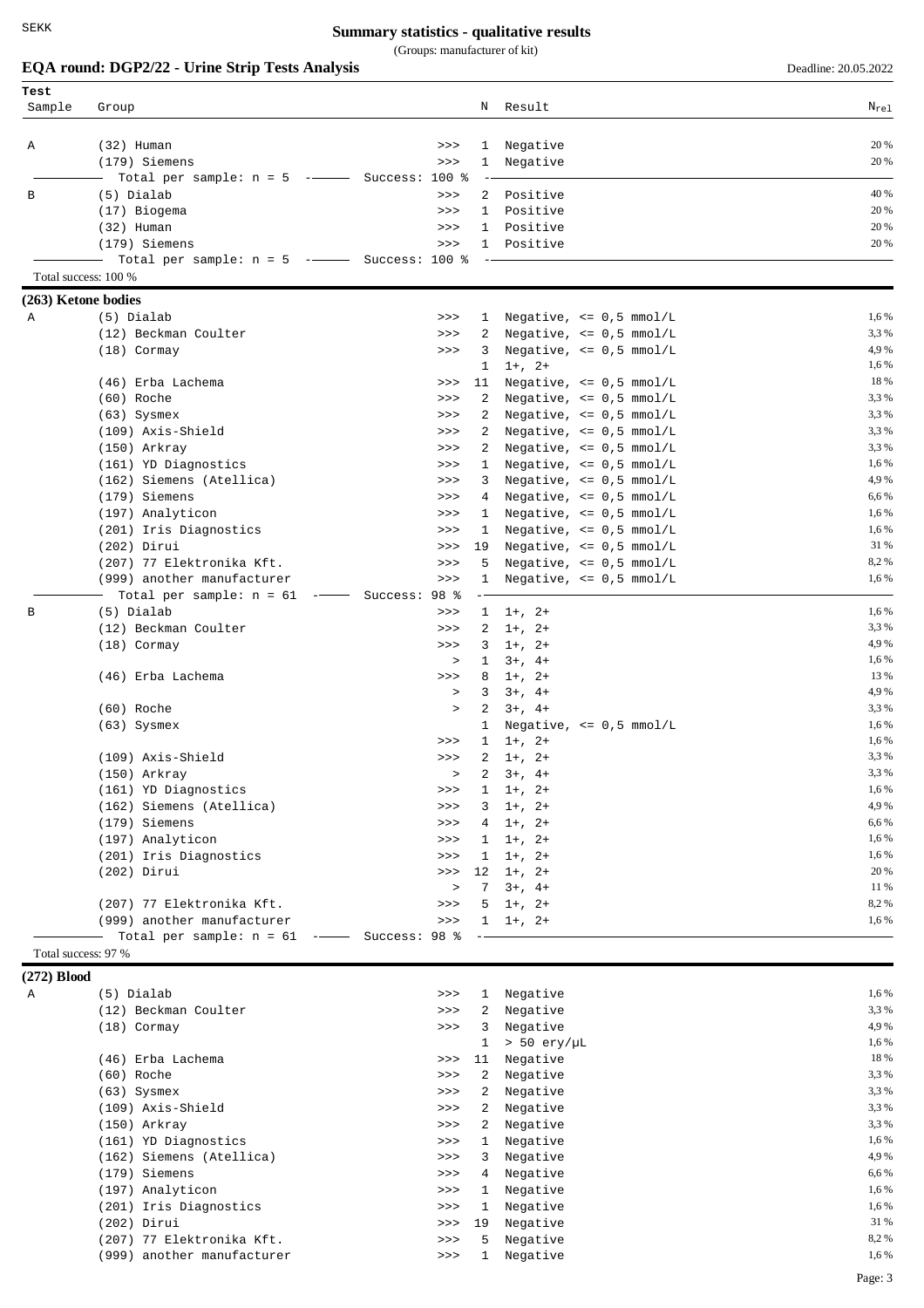(Groups: manufacturer of kit)

# **EQA round: DGP2/22 - Urine Strip Tests Analysis** Deadline: 20.05.2022

| Test<br>Sample | Group                                                     |                            | Ν               | Result                            | $N_{re1}$    |
|----------------|-----------------------------------------------------------|----------------------------|-----------------|-----------------------------------|--------------|
|                | Total per sample: $n = 61$ -                              |                            |                 |                                   |              |
| B              | (5) Dialab                                                | $-$ Success: 98 %<br>$>>>$ | $\mathbf{1}$    | $> 50$ ery/µL                     | 1,6 %        |
|                | (12) Beckman Coulter                                      | >>                         | 2               | $> 50$ ery/µL                     | 3,3 %        |
|                | (18) Cormay                                               |                            | 1               | Negative                          | 1,6 %        |
|                |                                                           | >>                         | 3               | $> 50$ ery/µL                     | 4,9%         |
|                | (46) Erba Lachema                                         | $>>>$                      | 11              | $> 50$ ery/µL                     | 18 %         |
|                | (60) Roche                                                | >>                         | 2               | $> 50$ ery/µL                     | 3,3 %        |
|                | $(63)$ Sysmex                                             | >>                         | 2               | > 50 ery/µL                       | 3,3 %        |
|                | (109) Axis-Shield                                         | >>                         | 2               | $> 50$ ery/µL                     | 3,3 %        |
|                | (150) Arkray                                              |                            | $\mathbf{1}$    | $5 - 12 \text{ery}/\mu L$         | 1,6%         |
|                |                                                           | >>                         | $\mathbf{1}$    | $> 50$ ery/µL                     | 1,6 %        |
|                | (161) YD Diagnostics                                      | >>                         |                 | $1 > 50$ ery/µL                   | 1,6 %        |
|                | (162) Siemens (Atellica)                                  | $\geq$                     | $\mathbf{1}$    | $13 - 50$ ery/µL                  | 1,6 %        |
|                |                                                           | >>                         |                 | $2 > 50$ ery/µL                   | 3,3 %        |
|                | (179) Siemens                                             | >>                         | $4\overline{ }$ | $> 50$ ery/µL                     | 6,6%         |
|                | (197) Analyticon                                          | >>                         |                 | $1 > 50$ ery/µL                   | 1,6 %        |
|                | (201) Iris Diagnostics                                    | >>                         | $\mathbf{1}$    | $> 50$ ery/µL                     | 1,6 %        |
|                | (202) Dirui                                               | $\, >$                     | $\mathbf{1}$    | $13 - 50 \text{ery/}\mu\text{L}$  | 1,6 %        |
|                |                                                           | >>                         | 18              | $> 50$ ery/µL                     | 30 %         |
|                | (207) 77 Elektronika Kft.                                 | >>                         | 5               | $> 50~{\rm erg/\mu L}$            | 8,2%         |
|                | (999) another manufacturer                                | >>                         | $\mathbf{1}$    | $> 50$ ery/µL                     | 1,6 %        |
|                | Total per sample: $n = 61$ -- Success: 97 %               |                            |                 |                                   |              |
|                | Total success: 95 %                                       |                            |                 |                                   |              |
| (270) WBC      |                                                           |                            |                 |                                   |              |
| Α              | (5) Dialab                                                | >>                         | $\mathbf{1}$    | Negative                          | 1,8%         |
|                | (12) Beckman Coulter                                      | >>                         | 2               | Negative                          | 3,6%         |
|                | (18) Cormay                                               | >>                         | 4               | Negative                          | 7,1 %        |
|                | (46) Erba Lachema                                         | >>                         | 8               | Negative                          | 14 %         |
|                | (60) Roche                                                | >>                         | 1               | Negative                          | 1,8%         |
|                | $(63)$ Sysmex                                             | >>                         | 2               | Negative                          | 3,6%         |
|                | (109) Axis-Shield                                         | $>>>$                      | $\mathbf{1}$    | Negative                          | 1,8%         |
|                |                                                           |                            | 1               | $10 - 50$ leu/µL                  | 1,8%         |
|                | (150) Arkray                                              | >>                         | 2               | Negative                          | 3,6 %        |
|                | (162) Siemens (Atellica)                                  | $>>>$                      | 3               | Negative                          | 5,4 %        |
|                | (179) Siemens                                             | >>                         | $4\overline{ }$ | Negative                          | 7,1 %        |
|                | (197) Analyticon                                          | >>                         | $\mathbf{1}$    | Negative                          | 1,8%         |
|                | (201) Iris Diagnostics                                    | >>                         | 1               | Negative                          | 1,8%         |
|                | $(202)$ Dirui                                             | >>                         | 19              | Negative                          | 34 %<br>8,9% |
|                | (207) 77 Elektronika Kft.                                 | >>                         | 5               | Negative                          | 1,8%         |
|                | (999) another manufacturer                                | >>                         | 1               | Negative                          |              |
| В              | Total per sample: $n = 56$ -- Success: 98 %<br>(5) Dialab | >>                         | $\mathbf{1}$    | $> 250$ leu/uL                    | 1,8%         |
|                | (12) Beckman Coulter                                      |                            | $\overline{a}$  | Negative                          | 3,6%         |
|                | $(18)$ Cormay                                             | >>                         | 4               | $51 - 250$ leu/µL                 | 7,1 %        |
|                | (46) Erba Lachema                                         | $>>>$                      | 8               | $> 250$ leu/uL                    | 14 %         |
|                | (60) Roche                                                | >>                         |                 | $1 > 250$ leu/µL                  | 1,8%         |
|                | $(63)$ Sysmex                                             | $\,>$                      | $\mathbf{1}$    | $10 - 50$ leu/µL                  | 1,8%         |
|                |                                                           | >>                         |                 | $1 \quad 51 - 250 \text{ leu/µL}$ | 1,8%         |
|                | (109) Axis-Shield                                         | $>>>$                      |                 | $2 > 250$ leu/µL                  | 3,6 %        |
|                | $(150)$ Arkray                                            | >>                         | 1               | $51 - 250$ leu/µL                 | 1,8%         |
|                |                                                           | $>>>$                      |                 | $1 > 250$ leu/µL                  | 1,8%         |
|                | (162) Siemens (Atellica)                                  | >>                         | $\mathbf{1}$    | $51 - 250$ leu/uL                 | 1,8%         |
|                |                                                           | $>>>$                      |                 | $2 > 250$ leu/µL                  | 3,6 %        |
|                | (179) Siemens                                             | $>>>$                      | 1               | $51 - 250$ leu/µL                 | 1,8%         |
|                |                                                           | >>                         | 3               | > 250 leu/µL                      | 5,4 %        |
|                | (197) Analyticon                                          | $\, > \,$                  | $\mathbf{1}$    | $10 - 50$ leu/µL                  | 1,8%         |
|                | (201) Iris Diagnostics                                    | $>>>$                      |                 | $1 > 250$ leu/µL                  | 1,8%         |
|                | $(202)$ Dirui                                             | $\, >$                     | $\mathbf{1}$    | $10 - 50$ leu/µL                  | 1,8%         |
|                |                                                           | $>>>$                      | 17              | $51 - 250$ leu/µL                 | 30 %         |
|                |                                                           | >>                         |                 | $1 > 250$ leu/µL                  | 1,8%         |
|                | (207) 77 Elektronika Kft.                                 | >>                         | $\mathbf{1}$    | $51 - 250$ leu/µL                 | 1,8%         |
|                |                                                           | $>>>$                      |                 | $4 > 250$ leu/µL                  | 7,1 %        |
|                | (999) another manufacturer                                | >>                         |                 | $1 > 250$ leu/µL                  | 1,8%         |
|                | Total per sample: $n = 56$ -- Success: 96 %               |                            |                 |                                   |              |
|                | Total success: 95 %                                       |                            |                 |                                   |              |

**(274) Nitrite**

| (5) Dialab           |  | >>> 1 Negative | 1,7%  |
|----------------------|--|----------------|-------|
| (12) Beckman Coulter |  | >>> 2 Negative | 3.3 % |
| (18) Cormay          |  | >>> 3 Negative | 5,0%  |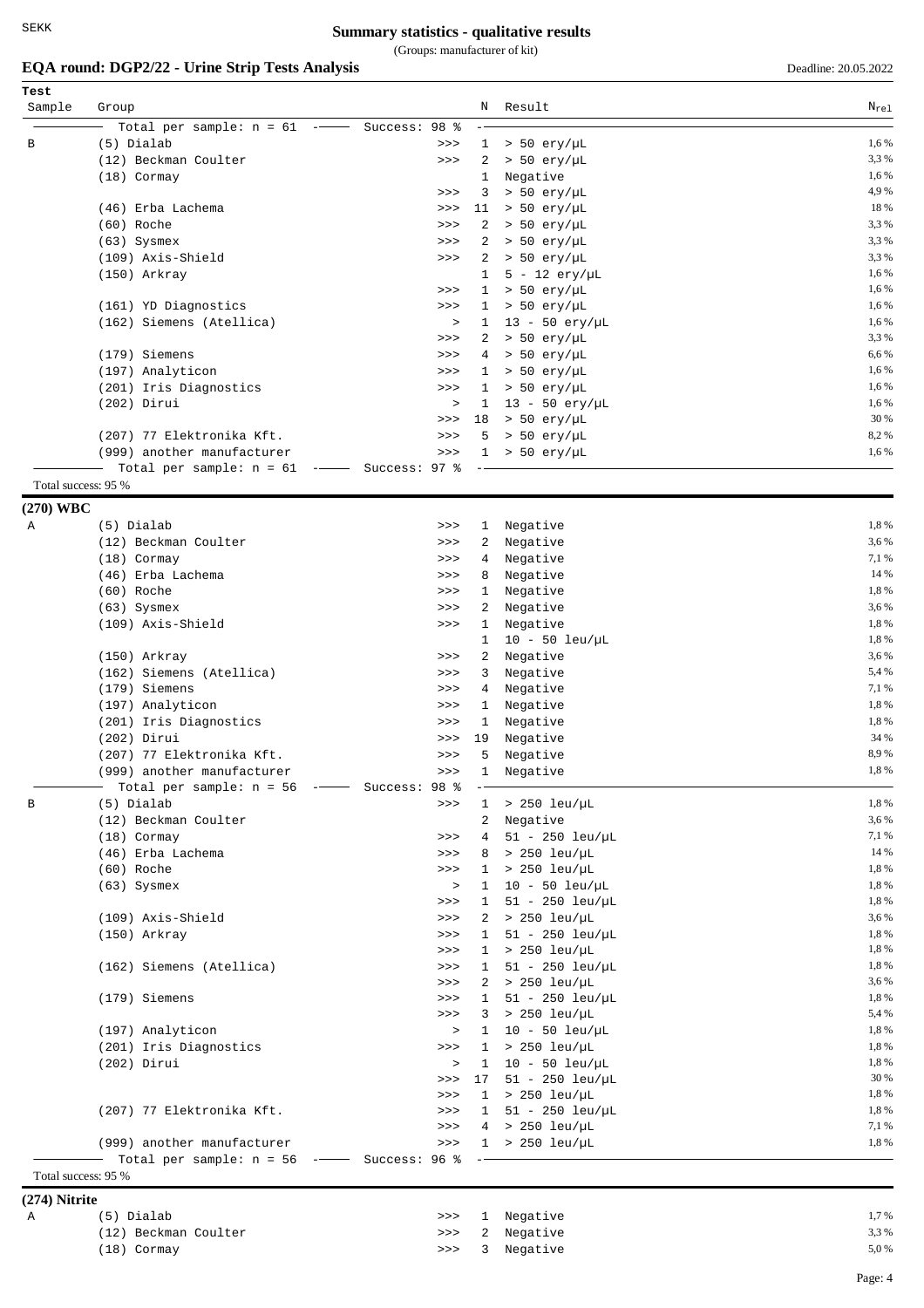(Groups: manufacturer of kit)

# **EQA round: DGP2/22 - Urine Strip Tests Analysis** Deadline: 20.05.2022

| Test                |                                             |                     |                   |                      |                   |
|---------------------|---------------------------------------------|---------------------|-------------------|----------------------|-------------------|
| Sample              | Group                                       |                     | Ν                 | Result               | $\rm N_{\rm rel}$ |
|                     |                                             |                     |                   |                      |                   |
| Α                   | $(18)$ Cormay                               |                     | $\mathbf{1}$      | Positive             | 1,7%              |
|                     | (46) Erba Lachema                           | >>                  | 10                | Negative             | 17 %              |
|                     | (60) Roche                                  | >>                  | 2                 | Negative             | 3,3 %             |
|                     | $(63)$ Sysmex                               | >>                  | 2                 | Negative             | 3,3 %             |
|                     | (109) Axis-Shield                           | >>                  | 2                 | Negative             | 3,3 %<br>3,3%     |
|                     | (150) Arkray<br>(161) YD Diagnostics        | >><br>>>            | 2<br>$\mathbf{1}$ | Negative<br>Negative | 1,7%              |
|                     | (162) Siemens (Atellica)                    | >>                  | 3                 | Negative             | 5,0%              |
|                     | (179) Siemens                               | >>                  | 4                 | Negative             | 6,7%              |
|                     | (197) Analyticon                            | >>                  | $\mathbf{1}$      | Negative             | 1,7%              |
|                     | (201) Iris Diagnostics                      | >>                  | 1                 | Negative             | 1,7%              |
|                     | $(202)$ Dirui                               | >>                  | 19                | Negative             | 32 %              |
|                     | (207) 77 Elektronika Kft.                   | >>                  | 5                 | Negative             | 8,3%              |
|                     | (999) another manufacturer                  | >>                  | $\mathbf{1}$      | Negative             | 1,7%              |
|                     | Total per sample: $n = 60$                  | Success: 98 %       |                   |                      |                   |
| B                   | (5) Dialab                                  | >>                  | $\mathbf{1}$      | Positive             | 1,7 %             |
|                     | (12) Beckman Coulter                        | >>                  | $\overline{2}$    | Positive             | 3,3 %             |
|                     | $(18)$ Cormay                               | >>                  | 4                 | Positive             | 6,7%              |
|                     | (46) Erba Lachema                           | >>                  | 10                | Positive             | 17 %              |
|                     | (60) Roche                                  | >>                  | $\overline{a}$    | Positive             | 3,3 %             |
|                     | $(63)$ Sysmex                               | >>                  | $\overline{2}$    | Positive             | 3,3%              |
|                     | (109) Axis-Shield                           | >>                  | 2                 | Positive             | 3,3%              |
|                     | $(150)$ Arkray                              | >>                  | $\overline{2}$    | Positive             | 3,3%              |
|                     | (161) YD Diagnostics                        | >>                  | $\mathbf{1}$      | Positive             | 1,7%              |
|                     | (162) Siemens (Atellica)                    | >>                  | 3                 | Positive             | 5,0%              |
|                     | (179) Siemens                               | >>                  | 4                 | Positive             | 6,7%              |
|                     | (197) Analyticon                            | >>                  | $\mathbf{1}$      | Positive             | 1,7%              |
|                     | (201) Iris Diagnostics                      | >>                  | $\mathbf{1}$      | Positive             | 1,7%              |
|                     | $(202)$ Dirui                               | >>                  | 19                | Positive             | 32 %              |
|                     | (207) 77 Elektronika Kft.                   | >>                  | 5                 | Positive             | 8,3%              |
|                     | (999) another manufacturer                  | >>                  | $\mathbf{1}$      | Positive             | 1,7%              |
| Total success: 98 % | Total per sample: $n = 60$                  | $--$ Success: 100 % |                   |                      |                   |
|                     |                                             |                     |                   |                      |                   |
| $(273)$ pH          |                                             |                     |                   |                      |                   |
| Α                   | (5) Dialab                                  | >>                  | 1                 | 6, 5                 | 1,6 %             |
|                     | (12) Beckman Coulter                        | $\,>$               | 2                 | 7,0                  | 3,3 %             |
|                     | $(18)$ Cormay                               |                     | 3                 | 5,0                  | 4,9%              |
|                     |                                             | $\, >$              | 1                 | 6,0                  | 1,6 %             |
|                     | (46) Erba Lachema                           | $\, > \,$           | 1<br>5            | 5, 5                 | 1,6%<br>8,2%      |
|                     |                                             | $\, >$<br>>>        | 4                 | $6,0$<br>6, 5        | 6,6 %             |
|                     |                                             | $\, >$              |                   | 1, 7, 0              | 1,6 %             |
|                     | (60) Roche                                  | $\geq$              |                   | 2, 7, 0              | 3,3 %             |
|                     | $(63)$ Sysmex                               | >>                  |                   | 2, 6, 5              | 3,3%              |
|                     | (109) Axis-Shield                           | $\,>$               |                   | 1, 6, 0              | 1,6 %             |
|                     |                                             | >>                  | 1                 | 6, 5                 | 1,6 %             |
|                     | (150) Arkray                                | >>                  |                   | 1, 6, 5              | 1,6 %             |
|                     |                                             | $\, >$              |                   | $1 \quad 7,0$        | 1,6 %             |
|                     | (161) YD Diagnostics                        | $\, >$              |                   | 1, 7, 0              | 1,6 %             |
|                     | (162) Siemens (Atellica)                    | >>                  | 1                 | 6, 5                 | 1,6 %             |
|                     |                                             | $\, >$              |                   | 2, 7, 0              | 3,3 %             |
|                     | (179) Siemens                               | $\, >$              |                   | 4 7,0                | 6,6%              |
|                     | (197) Analyticon                            | $\,>$               |                   | 1, 6, 0              | 1,6 %             |
|                     | (201) Iris Diagnostics                      | $\, >$              | 1                 | 6,0                  | 1,6 %             |
|                     | $(202)$ Dirui                               | $\, >$              | 8                 | 6,0                  | 13 %              |
|                     |                                             |                     | >>> 11            | 6, 5                 | 18 %              |
|                     | (207) 77 Elektronika Kft.                   | $>>>$               | $4\overline{ }$   | 6,5                  | 6,6%              |
|                     |                                             | $\geq$              |                   | 1, 7, 0              | 1,6 %             |
|                     | (999) another manufacturer                  | $\, >$              |                   | $1 \quad 6,0$        | 1,6 %             |
|                     | Total per sample: $n = 61$ -- Success: 95 % |                     |                   |                      |                   |
| В                   | (5) Dialab                                  | >>                  |                   | 1, 7, 0              | 1,6 %             |
|                     | (12) Beckman Coulter                        | $\, >$              | $\mathbf{1}$      | 6, 5                 | 1,6 %             |
|                     |                                             | >>                  |                   | 1, 7, 0              | 1,6 %             |
|                     | $(18)$ Cormay                               |                     | 3                 | 5,0                  | 4,9%              |
|                     |                                             | $\geq$              | 1                 | 6, 5                 | 1,6 %             |
|                     | (46) Erba Lachema                           | $\, >$              |                   | 3, 6, 5              | 4,9%<br>13 %      |
|                     |                                             | $>>>$               |                   | 8, 7, 0              | 3,3%              |
|                     | (60) Roche<br>$(63)$ Sysmex                 | >><br>>>            | 2                 | 7,0<br>2, 7, 0       | 3,3 %             |
|                     |                                             |                     |                   |                      |                   |